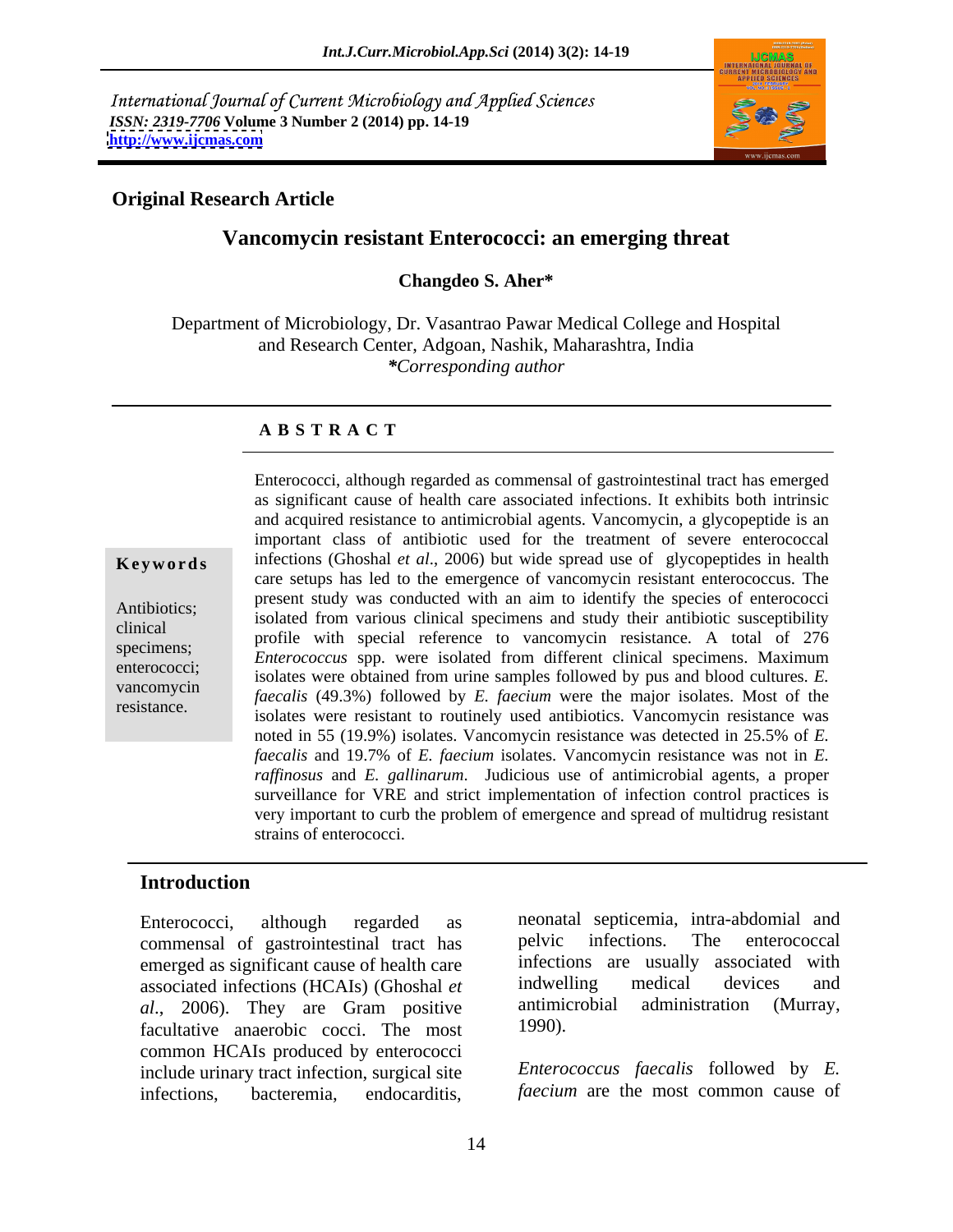infection (Marothi *et al*., 2005). In recent years enterococci has gained increasing on the basis of growth on bile-esculin interest of Clinical Microbiologists not medium, gram staining, catalase negative, only for their ability to cause serious growth in 6.5% NaCl, bacitracin infections but also because of their resistance, acidification of ribose and increasing resistance to many antibiotics positive Voges Proskauer test (Desai *et al.*, 2001).<br>
2001). (Moellering, 1992).

Enterococci exhibits both intrinsic and The enterococci were identified upto acquired resistance to antimicrobial species level by using conventional agents. Intrinsic or inherent resistance is physiological tests devised by Faclam and species specific and thus present in all members of species and is chromosomally mediated (Marothi *et al*., 2005). Acquired The antibiotic susceptibility testing of resistance is either due to DNA mutation enterococcal isolates was performed on

Vancomycin, a glycopeptide is an formerly National Committee for Clinical important class of antibiotic used for the Laboratory Standards (NCCLS)) treatment of severe enterococcal infections guidelines. The antibiotic discs used were (Ghoshal *et al.*, 2006) but wide spread use ampicillin (10 $\mu$ g), ciprofloxacin (5  $\mu$ g), of glycopeptides in health care setups has erythromycin (15 g), gentamycin (120 led to the emergence of vancomycin ( $\mu$ g)) nitrofurantoin (300  $\mu$ g), tetracycline resistant enterococcus (VRE). Inspite of various reports of VRE from different *faecalis* ATCC 29212 and *E. faecalis* parts of the world, there is paucity of ATCC 51299 were used as quality control information on this aspect from India (Mathur *et al*., 2003; Ghoshal *et al*., 2006). Therefore the present study was conducted **Results and Discussion** with an aim to identify the species of enterococci isolated from various clinical A total of 276 *Enterococcus* spp. were specimens and study their antibiotic isolated from different clinical specimens. susceptibility profile with special Figure 1 shows the sample wise reference to vancomycin resistance.  $\qquad \qquad$  distribution of the isolates. Maximum

The present study was conducted in the Department of Microbiology, Travancore The species wise distribution of Enterococci isolated from various clinical specimens received in bacteriology section faecium (25.7%) were the major isolates.<br>
of the Department were included in the E. gallinarum was isolated from 5 (1.8%) of the Department were included in the study. clinical specimens.

The identification of enterococci was done growth in 6.5% NaCl, bacitracin

Collins (Facklam and Collins, 1989).

or acquisition of new DNA (Marothi *et al*., 2005). diffusion method based on Clinical Mueller Hinton agar by Kirby -Bauer disc Laboratory Standards Institute (CLSI, Laboratory Standards (NCCLS)) (30  $\mu$ g) and vancomycin (30  $\mu$ g). *E.* strains.

# **Results and Discussion**

**Materials and Methods** (34.7%) followed by pus (26.8%) and isolated from different clinical specimens.<br>Figure 1 shows the sample wise distribution of the isolates. Maximum isolates were obtained from urine samples blood cultures (19.2%).

Medical College, Kollam, Kerala. enterococcus isolates is shown in Figure 2. The species wise distribution of *E. faecalis* (49.3%) followed by *E. faecium* (25.7%) were the major isolates. *E. gallinarum* was isolated from 5 (1.8%)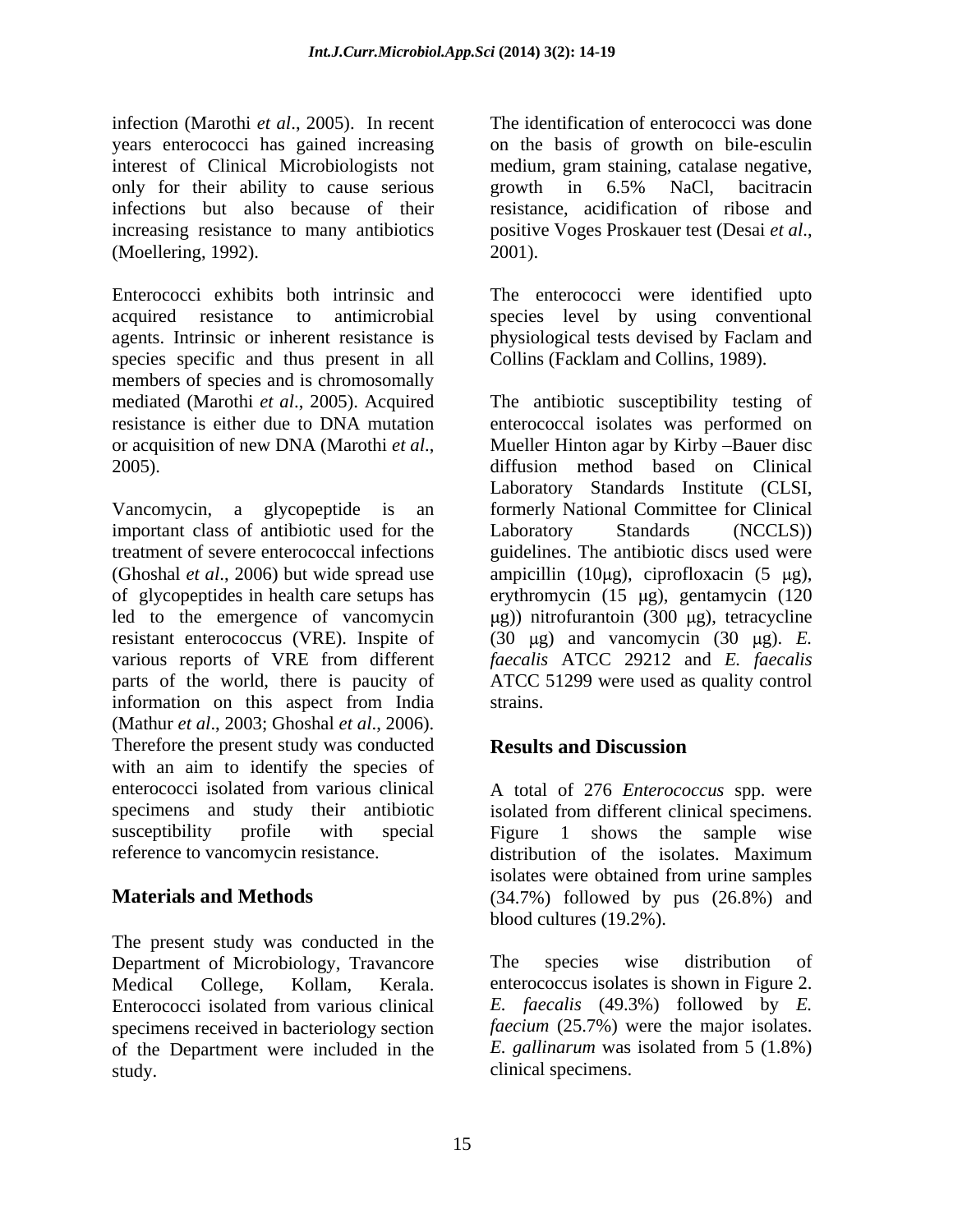Table.1 shows the antibiotic profile of well documented to be the cause of urinary enterococcal isolates. Most of the isolates were resistant to ampicillin (80.7%), nitrofuratoin (78.2%), erythromycin Levy reported high mortality rate with (77.1%) and gentamycin (71.3%). enterococcal bacteremia (Shales and Levy, Vancomycin resistance was noted in 55 1981). (19.9%) isolates.

25.5% of *E. faecalis* and 19.7% of *E. faecium* isolates. Vancomycin resistance various indwelling medical devices

both in health care setups and community is published in various national and international medical journals (Kanungo, *Staphylococcus aureus* (MRSA), VRE) and Gram negative (extended spectrum beta lactamase (ESBL) and AmpC) demonstrate intrinsic resistance to bacteria are clinical problem in hospitals semisynthetic penicillinase-resistant

enterococci have increased (Murdoch, 2002). Now, it is among the leading causes Enterococci is the second most common 1990). cause of surgical infections and the third (Murdoch *et al*., 2002). Gastrointestinal

catheterization or instrumentation (Morrison and Wenzel, 1986). Shales and 1981).

Figure.3 shows vancomycin resistance in the major isolates from *Enterococcus* spp different species of enterococci. in the present study. *E. faecalis* is one of Vancomycin resistance was detected in the major etiologies of HCAIs. It is often was not in *E. raffinosus* and *E. gallinarum*. associated with chronic infection (Donlan, Alarming rise in the antibiotic resistance known to be significantly associated with 2010). Multi-antibiotic-resistant Gram demonstrated high resistance to routinely positive (methicillin resistant used antibiotics which is similar to the (Bhattacharya, 2011). penicillins, cephalosporins, and a low level In last two decades infections due to includes resistance to chloramphenicol, of bacteremia and UTI (Kafil *et al*., 2013). fluroquniolones, and vancomycin (Murray, *E. faecalis* followed by *E. faecium* were isolated from biofilms on the surfaces of various indwelling medical devices 2001). *E. faecalis* and *E. faecium* are long the clinical disease hence their isolation is a cause of serious concern (Murray, 1990). our study enterococcal isolates observation of Vinodkumar *et al* (Vinodkumar *et al*., 2011). Enterococci demonstrate intrinsic resistance to semisynthetic penicillinase-resistant of clindamycin. Acquired resistance erythromycin, a high level of aminoglycosides, 1990).

most frequently reported cause of HCAIs In the present study vancomycin resistance colonization, length of stay in hospital, isolates. Vancomycin resistance was seen ICU stay, older age, neutropenia, *E. faecalis*, *E. faecium*, *E. avium* and *E.*  hematological malignancies and *hirae*. Vancomycin resistance in transplantation are risk factors identified enterococci was first described in1988 by for enterococcal colonization and infection Uttley *et al*. Antibiotic selective pressure (Marothi *et al*., 2005). exerted by widespread use of third In our study, majority of isolates were generation cephalosporins and drugs with obtained from urine samples, pus and potent activity against anaerobes are blood cultures. Our observation is similar important among factors responsible for to that of Ghosal *et al* (Ghosal *et al.*, VRE colonization and infections (Ghosal 2005). Presence of enterococci in urine is *et al* 2006). was detected in 19.9% of enterococcal *hirae*. Vancomycin resistance in VRE colonization and infections (Ghosal *et al* 2006).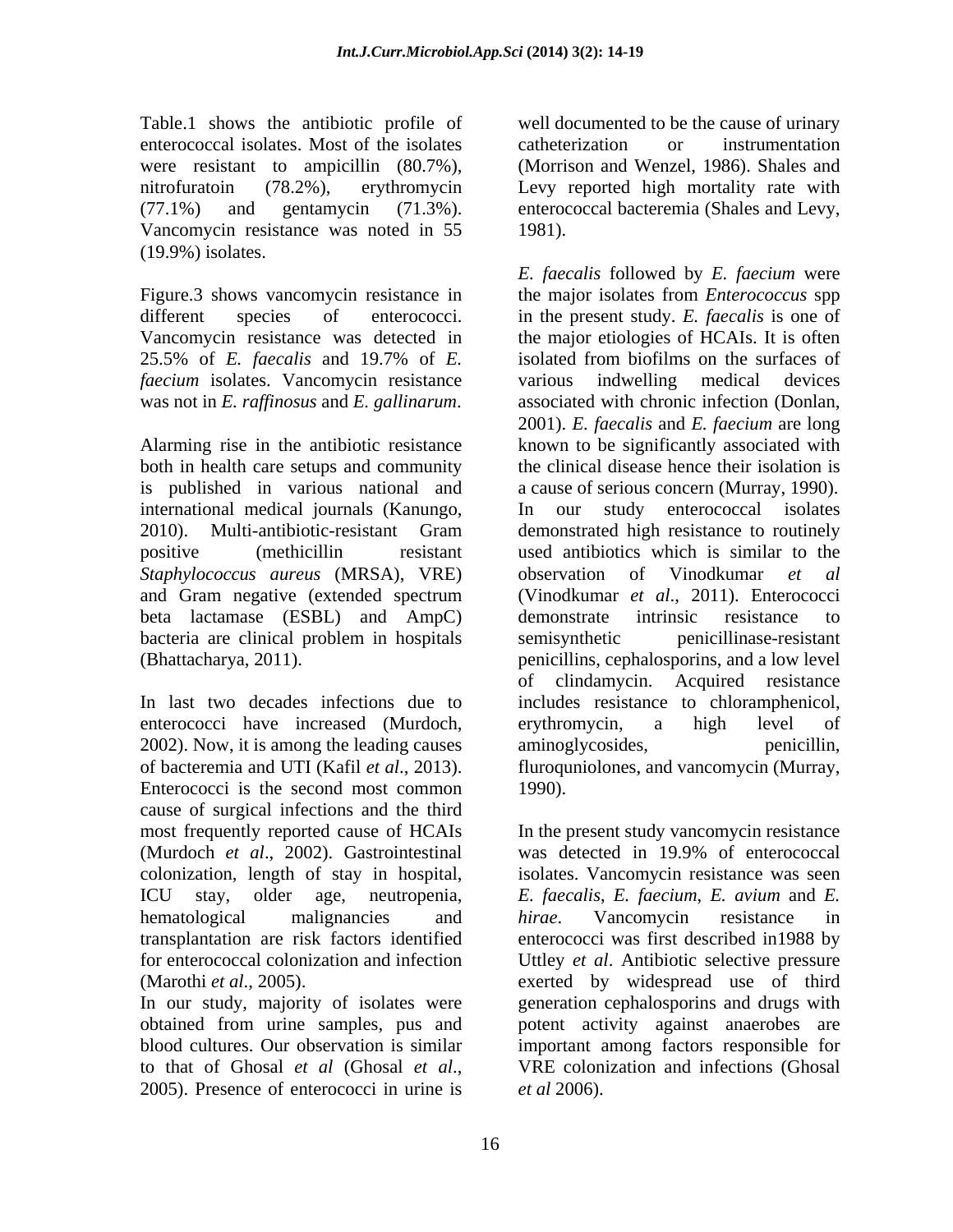

**Figure.1** Clinical specimens wise distribution of Enterococcus.

**Figure.2** Species wise distribution of enterococci.



**Table.1** Antibiotic susceptibility profile of Enterococci

| <b>Sr.No Antibiotic</b>  | No.                 | <b>resistant</b> Percentage |
|--------------------------|---------------------|-----------------------------|
|                          | <b>isolates</b>     |                             |
| , шркли                  | $\sim$              | 80.7%                       |
| Ciprofloxaci             | 169                 | 61.2%                       |
| Erythromyci <sup>-</sup> |                     | 77.1%                       |
| Gentamycin               | 197                 | 71.3%                       |
| Nitrofuratoin            | $\mathbf{C}$<br>210 | 78.2%                       |
| Vancomycin               |                     | 19.9%                       |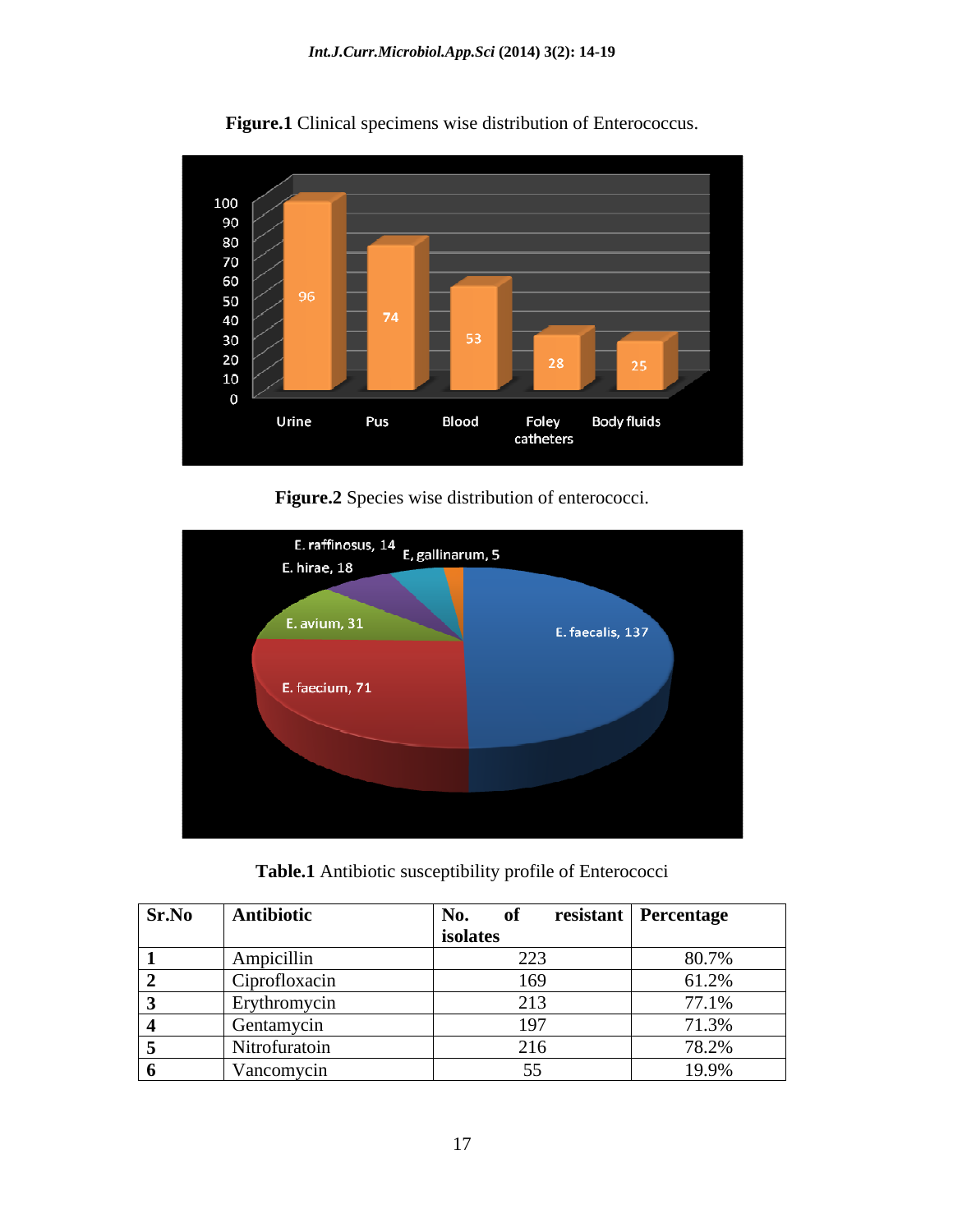

**Figure.3** Vancomycin resistance in *Enterococcus* spp.

commensal and hence its isolation was often neglected in diagnostic process. Clin Infect Dis. 33:1387 microbiological services. In recent years, 1392.<br>enterococci have emerged as an important Facklam, R., and Carey, R. 1989. The cause of HCAIs. It is capable of causing variety of infections and shows resistance to antibiotics of routine use. Judicious use of antimicrobial agents, a proper clinical Microbiology, 4<sup>th</sup> ed. surveillance for VRE and strict American Society for Microbiology, implementation of infection control practices is very important to curb the Ghosal, U., Garg, A., Tiwari, D., and problem of emergence and spread of Ayyagari, A.2006. Emerging multidrug resistant strains of enterococci.

- Bhattacharya, S. 2011. Is screening bacteria justified in Indian context? Indian J Med Microbiol. 2011. 29:213-
- Desai, P., Pandit, D., Mathur, M., and Gogate, A. 2001. Prevalence, cure tomorrow. 29:205-206. various species of enterococci isolated from clinical specimens with special overview. I<br>reference to urinary tract infection in 23:214-219. reference to urinary tract infection in catheterized patients. 19:132-137. Mathur, P., Kapil, A., Chandra, R.,
- Enterococci were once considered as Donlan, R.2001, Biofilm formation: A Donlan, R.2001. Biofilm formation: A clinically relevant microbiological 1392.
	- Facklam, R., and Carey, R. 1989. The Streptococci and aerococci. In Lennette, E., Ballows, A., Hausler, W., and Shadomy, H. (ed.). Manual of clinical Microbiology,  $4^{\text{th}}$  ed.  $\phi$  and  $\phi$  and  $\phi$  and  $\phi$  and  $\phi$  and  $\phi$  and  $\phi$  and  $\phi$  and  $\phi$  and  $\phi$  and  $\phi$  and  $\phi$  and  $\phi$  and  $\phi$  and  $\phi$  and  $\phi$  and  $\phi$  and  $\phi$  and  $\phi$  and  $\phi$  and  $\phi$  and  $\phi$  and  $\phi$  and  $\phi$  and  $\phi$  ed. Washington.D.C; p.154-157.
- **References** 49:620-622. Ayyagari,A.2006. Emerging vancomycin resistance in enterococci in India. Indian J Pathol Microbiol. 49:620-622.
	- patients for antibiotic- resistant properties of Enterococci isolated from Kafil, H., Mobarez, A., and Moghadam, M.2013. Adhesionand virulence factor properties of Enterococci isolated from clinical samples in Iran. Indian J Pathol microbiol. 56: 238-242.
	- 217. Kanungo, R., 2011. Antimicrobial Kanungo, R., 2011. Antimicrobial resistance: Action by laboratories for a
	- identification and distribution of Marothi, Y., Agnihotri, H., and Dubey,  $D.2005$ . Enterococcal resistance  $-$  An overview. Indian J Med Microbiol. 23:214-219.
		-